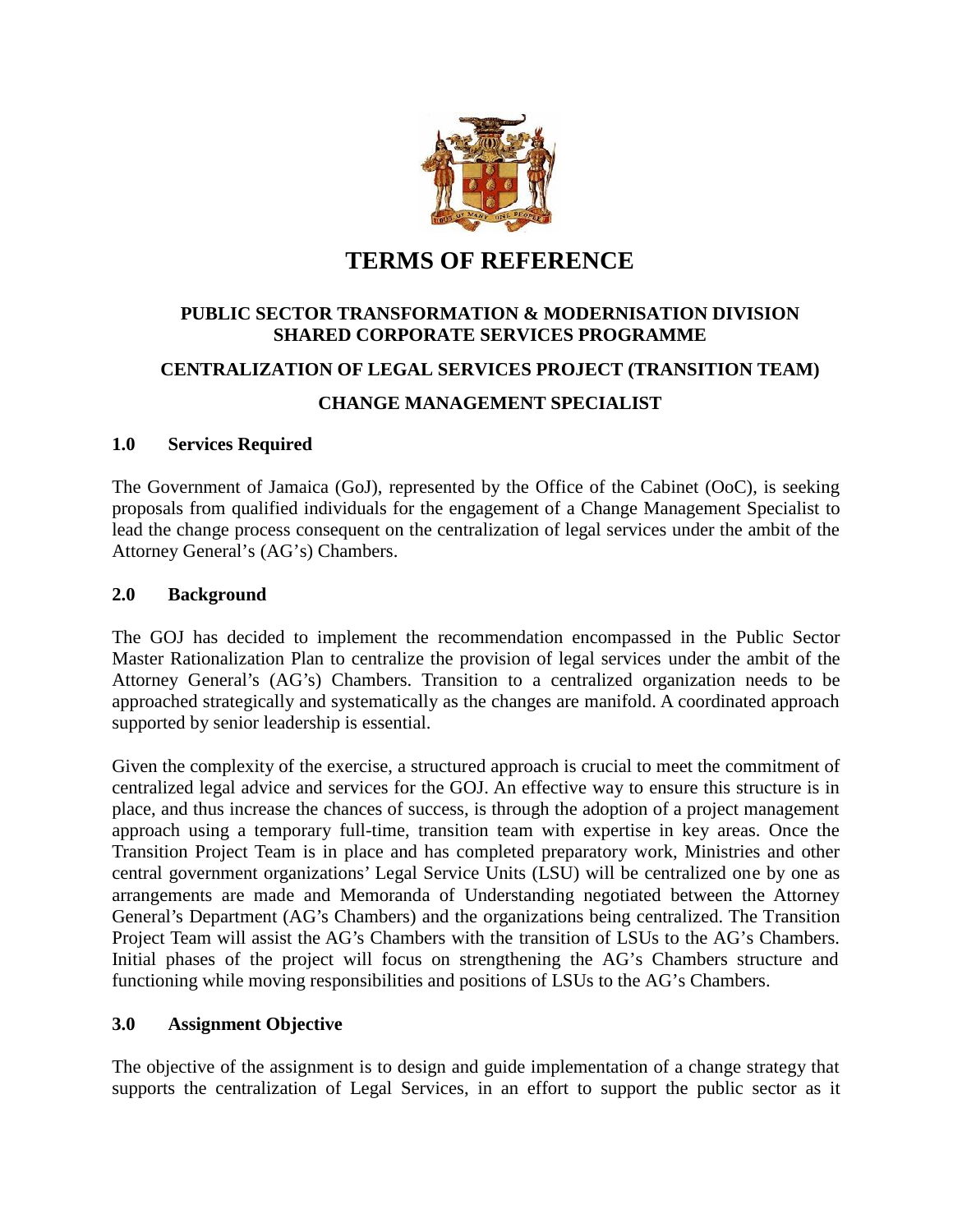navigates a smooth and successful transition to a new public sector environment, as well as to support individual projects and initiatives to devise strategies that address the specific change issues affecting their stakeholders.

#### **4.0 Scope of Work**

In keeping with the assignment objective, the Change Specialist will work with Project Management Executive and the Project Manager Human Resources, Project Manager, Legal, and Project Manager Information Technology to devise targeted strategies and actions that will prepare specific groups of public servants and their stakeholders for the introduction of new systems and processes. The Change Specialist will therefore be expected to:

- Develop a Change Strategy and Plan that can be communicated to all transformation stakeholders;
	- o Conduct consultations with transformation stakeholders in a process which leads to agreement on the principles, strategies and approaches that will govern transformation activities across the entire public sector;
	- o Design the Strategy that should clearly outline the specific changes in mindset and culture required for the operation of centralized Legal Services, aimed at developing commitment and capacity for change. In doing so the Strategy will identify:
		- specific values and guiding principles for the change effort which will be the basis for engagement and communication with employees and stakeholders;
		- **n** mechanisms to govern the change, outlining the change leadership roles at various levels to support the overall change infrastructure,
		- change themes under which all initiatives will be aligned to deliver results, which simplify the magnitude and complexity of the transformation effort, which support integration across initiatives, address redundancies and gaps and align change efforts;
		- radical, visible changes that can be taken to reinforce the commitment to the new direction, and which demonstrate the change effort and intended impact to employees and stakeholders;
		- mechanisms to accelerate the pace of change without undermining the values and principles of the change effort;
		- communication and engagement solutions to ensure that communication is multi-directional and frequent, using both push and pull information dissemination channels. This is expected to be a major element of the strategy and must outline in detail how the programme will maintain interaction and high-level engagement, the specific messages to be communicated, akin into account the human dynamics of change, to ensure that changes are felt and understood throughout the execution of the project; and
		- the Roadmap for change that sets out the phases and milestone events, showing how the change will be rolled-out, and identifying critical actions, events and benchmarks.
	- o Guide implementation of the Change Strategy and Plan across the public sector;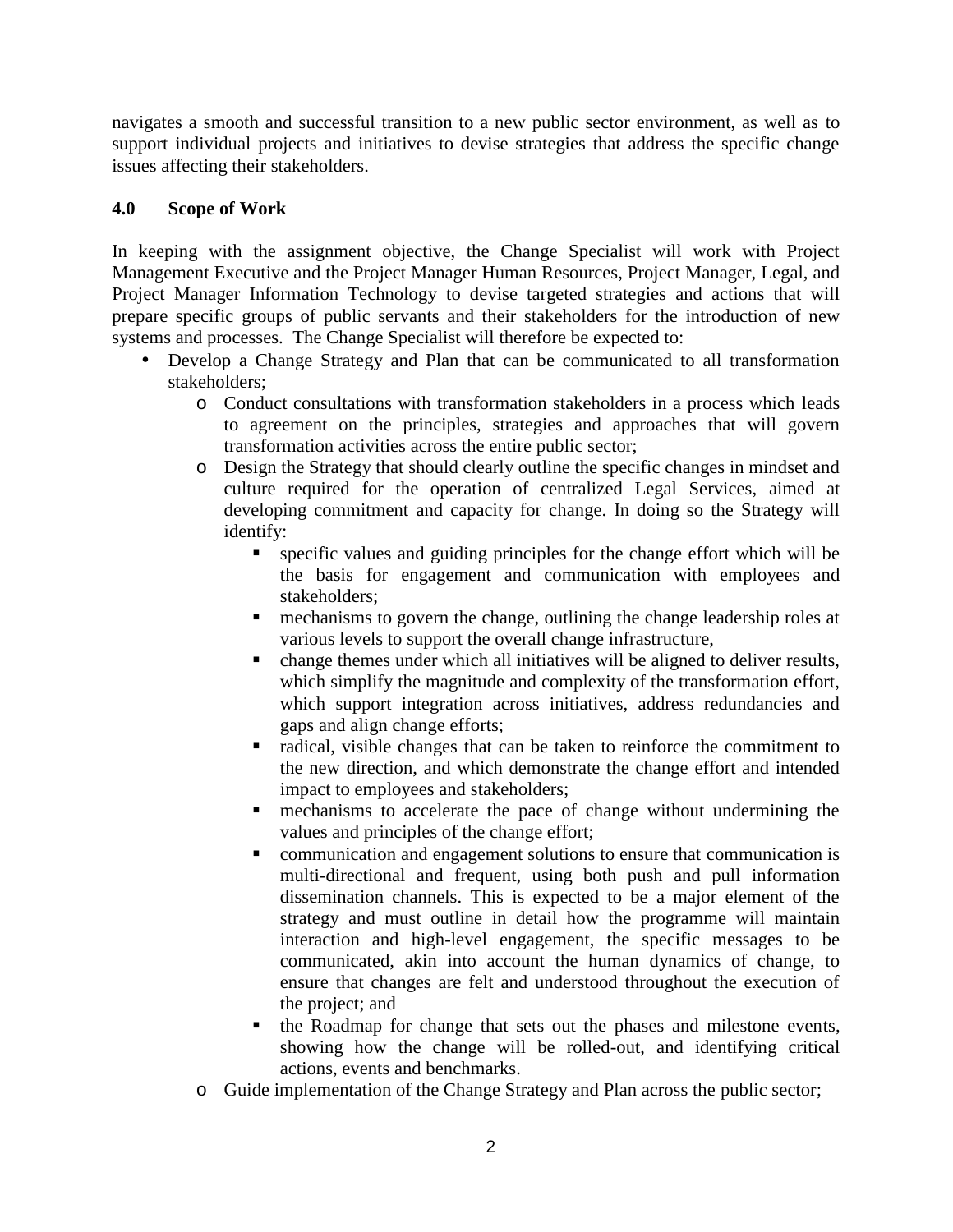- Work with programme and project managers to apply the Change Strategy to support the smooth implementation of individual change initiatives;
- Develop and lead implementation of a capacity development plan, to include:
- Identification and training of Change Ambassadors across the public sector;

# **5.0 Deliverables**

The deliverables under this project are outlined in the table below. All documents submitted must conform to the following minimum standards:

- should follow the draft outline that is to be submitted to and approved prior to the deliverable being formally submitted;
- use language appropriate for a non-technical audience;
- be comprehensive, properly formatted and well presented;
- provide justifications for all assumptions;
- show evidence of consultation;
- be presented to the Attorney General's Chambers and the Cabinet Office to allow for feedback and comments;
- final version of deliverable to incorporate feedback from Cabinet Office and AGC and be submitted in electronic editable format and two hard copies.

| 5.1 The key deliverables to be produced under these Terms of Reference are as specified in |  |
|--------------------------------------------------------------------------------------------|--|
| the table below in no specific order                                                       |  |

| #  | <b>KEY</b>                                                                                   | <b>DESCRIPTION</b>                                                                                                                                                                                                                                                                                                                                                                                                                                                                             |
|----|----------------------------------------------------------------------------------------------|------------------------------------------------------------------------------------------------------------------------------------------------------------------------------------------------------------------------------------------------------------------------------------------------------------------------------------------------------------------------------------------------------------------------------------------------------------------------------------------------|
|    | <b>DELIVERABLES</b>                                                                          |                                                                                                                                                                                                                                                                                                                                                                                                                                                                                                |
| 1. | Inception Report and<br>Methodology for<br>Development of the<br>Change Strategy and<br>Plan | Inception Report that outlines the current environment and<br>identifies issues, risks and opportunities for assignment, as well as<br>any changes that might have to be made to the methodology and<br>approach for completing the assignment.                                                                                                                                                                                                                                                |
|    |                                                                                              | Work plan which presents the implementation strategy,<br>accompanied by an implementation schedule in Gantt Chart<br>Format, identifying activities, tasks, duration, start and finish<br>dates, and required resources.<br>Submitted within a month of contract signing.                                                                                                                                                                                                                      |
| 2. | Reports on<br>Development of the<br>Change Strategy and<br>Plan                              | Monthly Reports in agreed format that provide status, activities<br>conducted, challenges, next steps and current progress related to<br>the development of the Culture Change Strategy and Plan. The<br>Progress Reports will contain, <i>inter alia</i> , the following:<br>a) overall progress made in the assignment with reference to the<br>agreed Plan, with special reference to progress made in the<br>month;<br>b) difficulties, if any, encountered in carrying out the assignment |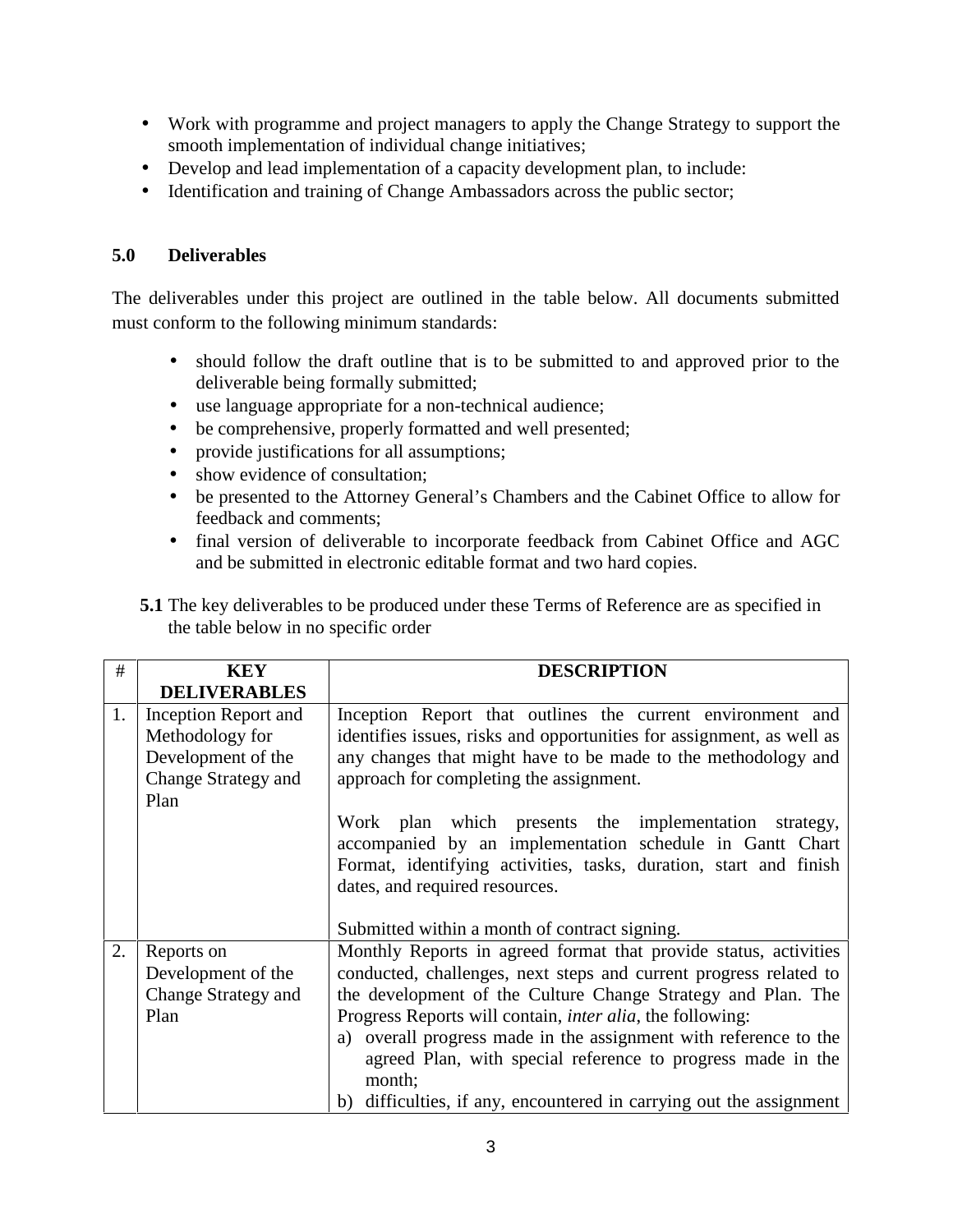| $\#$ | <b>KEY</b>                                                         | <b>DESCRIPTION</b>                                                                                                                                                                                                                                                                                                                                                                                                                                                                                                                                                                                                                                                                                                                                                                                                                                                                                                                                                                                         |
|------|--------------------------------------------------------------------|------------------------------------------------------------------------------------------------------------------------------------------------------------------------------------------------------------------------------------------------------------------------------------------------------------------------------------------------------------------------------------------------------------------------------------------------------------------------------------------------------------------------------------------------------------------------------------------------------------------------------------------------------------------------------------------------------------------------------------------------------------------------------------------------------------------------------------------------------------------------------------------------------------------------------------------------------------------------------------------------------------|
|      | <b>DELIVERABLES</b>                                                |                                                                                                                                                                                                                                                                                                                                                                                                                                                                                                                                                                                                                                                                                                                                                                                                                                                                                                                                                                                                            |
|      |                                                                    | and proposed solutions;<br>new areas and issues encountered or risks identified, and the<br>c)<br>proposed approach to dealing with them;<br>an update of the Work Plan and proposed changes, if any;<br>$\rm d$<br>proposed activities for the following month; and<br>e)<br>any other relevant information for the period<br>f)                                                                                                                                                                                                                                                                                                                                                                                                                                                                                                                                                                                                                                                                          |
|      |                                                                    | Submission to commence after the approval of the work plan.<br>Report to be submitted on the second working day following the<br>end of each month until the approval of the Change Plan                                                                                                                                                                                                                                                                                                                                                                                                                                                                                                                                                                                                                                                                                                                                                                                                                   |
| 3.   | Comprehensive<br><b>Change Strategy</b>                            | Comprehensive Change strategy that identifies the different sets of<br>behaviours, thinking and beliefs inherent to the existing public<br>sector culture, and which sets out specific approaches to address<br>each of these in keeping with the goals and objectives of the<br>centralization of legal services.                                                                                                                                                                                                                                                                                                                                                                                                                                                                                                                                                                                                                                                                                         |
| 4.   | Comprehensive<br>Change Plan and<br><b>Evaluation Framework</b>    | Submitted within 4 months of contract signing.<br>Detailed implementation plan that identifies, based on the agreed<br>change<br>the<br>specific<br>activities,<br>strategy,<br>resources<br>and<br>responsibilities to execute the Change strategy, presented in Gant<br>Chart format; and a monitoring and evaluation framework for<br>assessing the effectiveness of the Change strategy and plan.<br>Submitted within 30 days following approval of the Strategy.                                                                                                                                                                                                                                                                                                                                                                                                                                                                                                                                      |
| 5.   | Reports on<br>Implementation of the<br>Change Strategy and<br>Plan | Monthly Reports in agreed format that provide status, activities<br>conducted, challenges, next steps and current progress related to<br>the implementation of the Change Strategy and Plan. The Progress<br>Reports will contain, <i>inter alia</i> , the following:<br>a) overall progress made in the assignment with reference to the<br>agreed Plan, with special reference to progress made in the<br>month;<br>b) difficulties, if any, encountered in carrying out the assignment<br>and proposed solutions;<br>new areas and issues encountered or risks identified, and the<br>C)<br>proposed approach to dealing with them;<br>an update of the Work Plan and proposed changes, if any;<br>d)<br>proposed activities for the following month; and<br>e)<br>any other relevant information for the period<br>f)<br>Submission to commence after the approval of the Change Plan.<br>Report to be submitted on the second working day following the<br>end of each month until project close out. |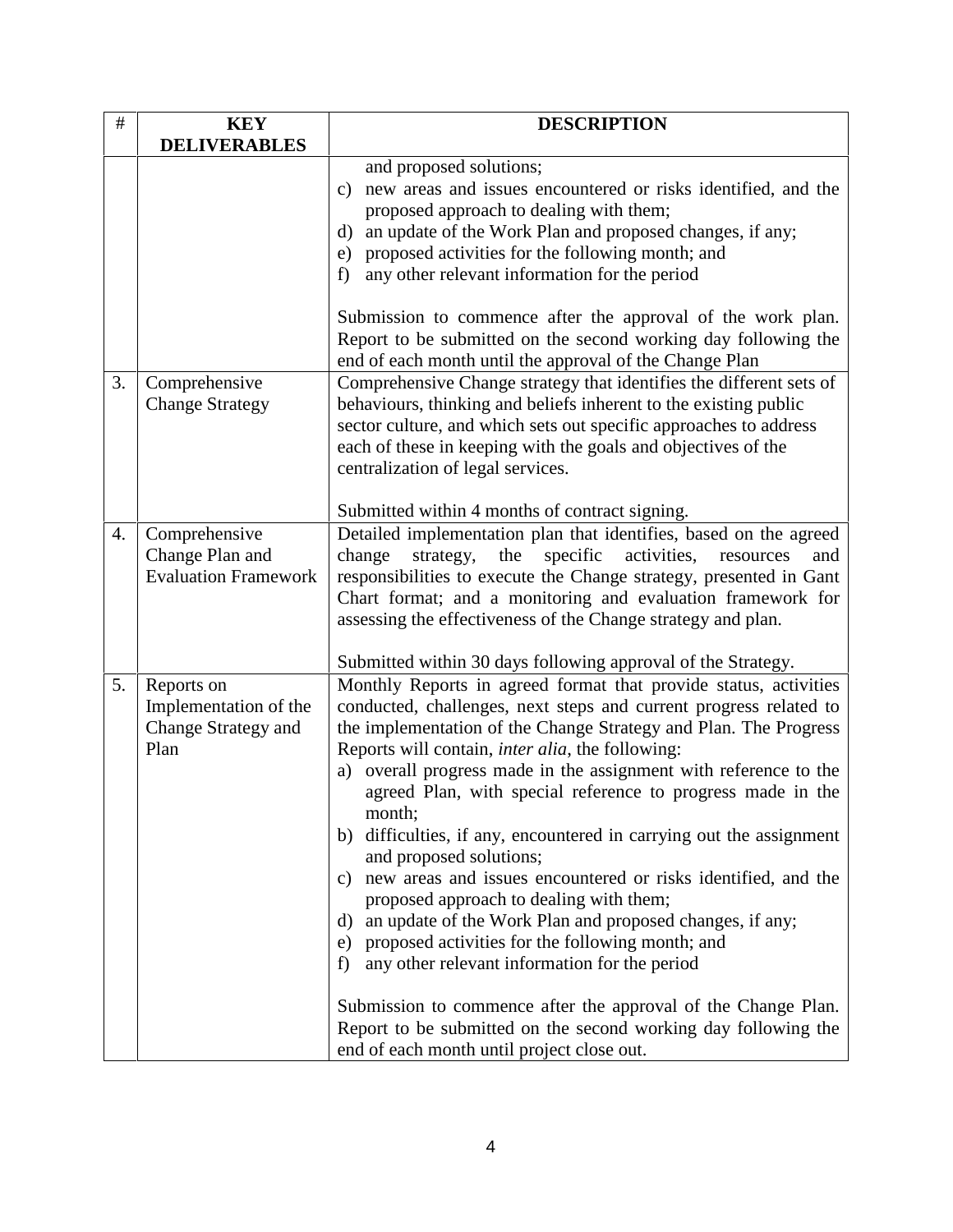#### **6.0 Reporting Relationship**

The officer will report to the Solicitor General.

## **7.0 Technical Expertise Required**

The Consultant will have the demonstrated capability of conducting large scale culture change interventions within a public sector context. The Consultant will be expected to reside in Jamaica for the period of the project and be committed to the project on a full-time basis.

The ideal candidate should possess:

- A Degree from a recognised university, in Psychology, Human Resource Management, Organisational Development, or other related field;
- Experience and knowledge of culture change principles and methodologies, evidenced by an internationally recognised professional certification in Change Management;
- Experience implementing large scale organisational change efforts;
- Experience implementing culture change interventions within the Public Sector;
- Familiarity with project management approaches, tools and phases of the project lifecycle;
- Exceptional written and verbal communications skills;
- Excellent active listening skills;
- Problem solving and root cause identification skills;
- Strong analytic and decision making abilities;
- Able to work effectively at all levels across the Public Sector;
- Must be a team player and able to work with and through others;
- Ability to influence others and move toward a common vision or goal;

#### **8.0 Key Interfaces**

#### *Internal*

Solicitor General, Deputy Solicitors General, Director HR and Administration

#### *External*

Permanent Secretaries, Heads of LSUs, Ministry of Justice, Ministry of Finance and the Public Service

#### **9.0 Location and Working Conditions**

The officer will be provided with office space at the AG's Chambers at NCB North Tower, 2 Oxford Road, Kingston 5, including:

- administrative support;
- access to information and managerial/technical personnel;
- any other assistance as may be reasonably required to undertake the duties identified in this Terms of Reference.